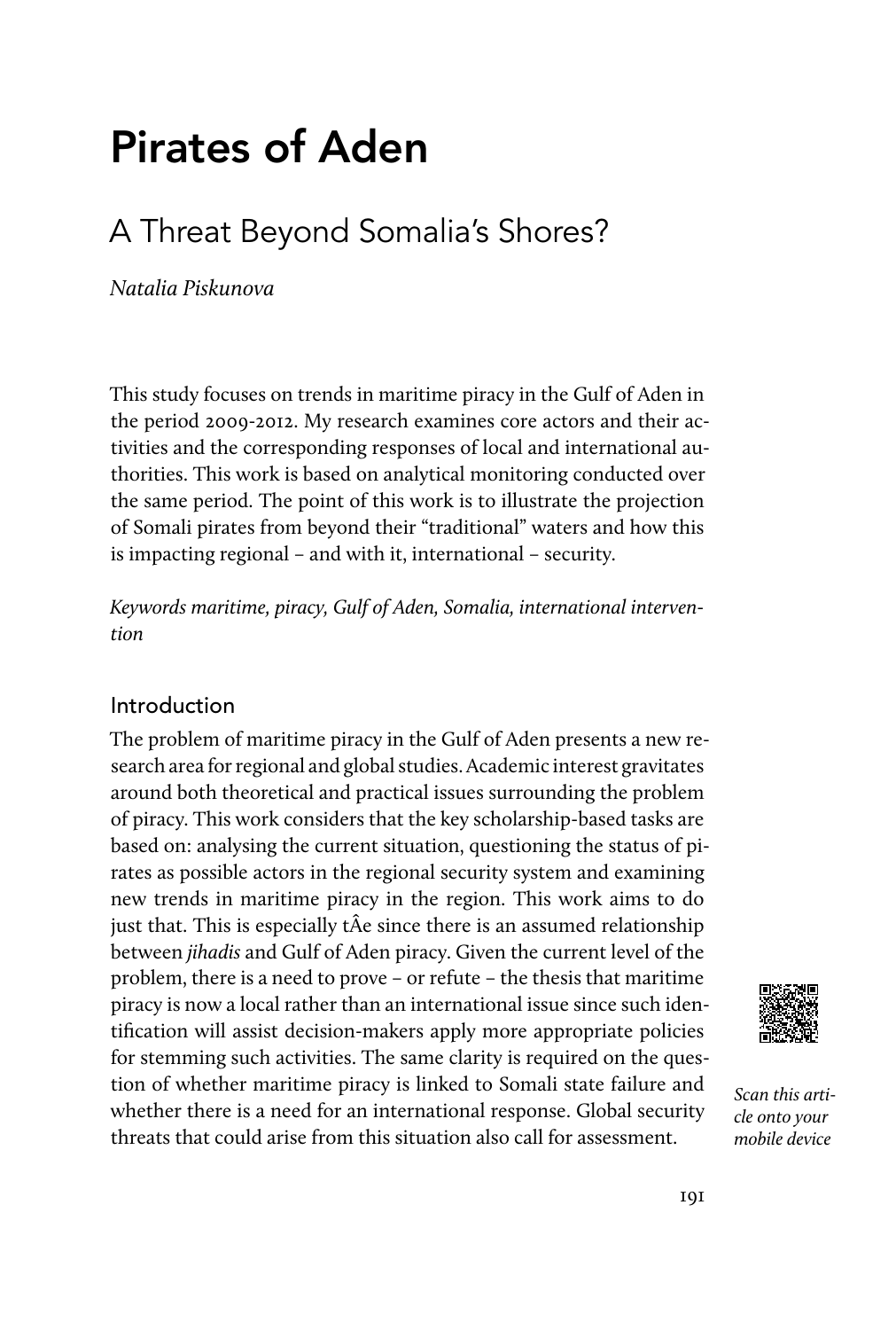This study incorporates soft security issues into its analysis of current maritime piracy trends in the Gulf of Aden. In particular, it widens the spectÂm of issues understood to influence the regional security configuration to include internal political developments and state failure—an event that fosters favourable conditions for maritime piracy and kidnappings in the region.

**CEJISS** 2/2015

#### Research Methods and Aims

A new research method is applied in this study; analytical monitoring, which is used to determine the situation in the Gulf of Aden during the 2009-2012 period. This approach facilitates the creation of a database of related events; widening the scope for long-term research on maritime piracy in the Gulf of Aden. The aim of this work is to analyse the problem of maritime piracy in the Gulf of Aden in the context of regional political processes. To accomplish this goal, three analytical tasks must be completed:

- 1 Assessing on-going trends in maritime piracy in the Gulf of Aden,
- 2 Evaluating the level of the international community's involvement in resolving the region's piracy issue,
- 3 Assessing the viability of pirates' status as actors in the regional system of international relations with all the rights such a status generates.

The object of this research is to depict the current configuration of maritime piracy in the Gulf of Aden. This research is divided into three key issues:

- 1 Current trends in maritime piracy in the Gulf of Aden,
- 2 Specific activities of pirate groups related to trade and private vessels whose routes traverse the Gulf,
- 3 Activities of the international counter-piracy coalition.

The analytical monitoring applied in this study presupposes a deeper, more data-based analysis of the timeline of events in the Somali region for an, overall, more in-depth analysis and greater harmony with theories of foreign policy and international relations. Analytical monitoring can also broaden the scope of the methods of situational and comparative analysis which have traditionally been used in similar cases. The analytical monitoring approach presumes the creation and prompt updating of a database of related events. In this database, all piracy-related events reported in the press are divided into relevant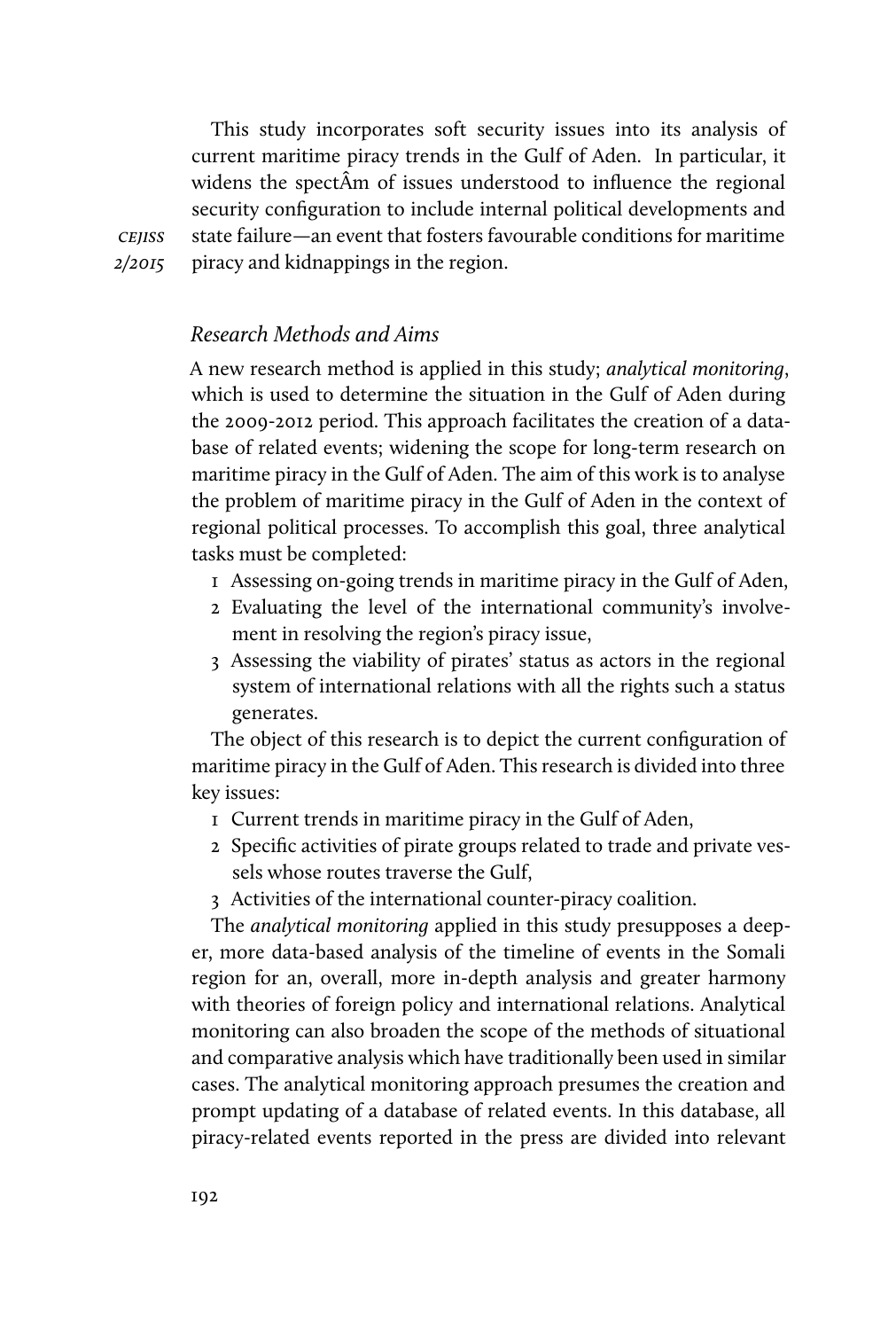groups: actions by pirates; actions by local government; and responses/actions of the world community. This enables a demonstration of major changes and trends in the development of maritime piracy problems in this region. Applying this method also provides for a more probing study of events, with actions categorised by actor and context. It is thus easier to visualise both qualitative and quantitative changes in the maritime piracy problem in this region. This, in its turn, allows researchers to account for both local and regional events.

Natalia Piskunova

The data used in this research comes primarily from leading world news agencies with a focus on reports of piracy-related events in the Gulf of Aden. These include reports of kidnappings, shipwrecks and international operations to prevent or combat pirates. Reports of trials and prosecutions of pirates are also used to demonstrate political-legal trends concerning whether piracy is approached as a national or world security issue.

# Major Trends in Maritime Piracy in the Gulf of Aden

Over 30000 vessels traverse the Gulf of Aden annually, making it an important transport hub in the Indian Ocean.<sup>1</sup> At the same time, international media features weekly reports of kidnappings and attacks in this area. Given the growing scale of this security issue, implementing analytical monitoring is a timely way to track major trends in pirate attacks in this area. The 2010-2011 period saw a surge in the level of attacks by pirates in the Gulf of Aden. This was visible from the widening of the geographical area marked out for potential attacks. To make the comparison: whereas in October-November 2009, the zone for possible attacks was limited to 165 nautical miles (287 km) from Somali shores, in April 2010, attacks were recorded some 1100 nautical miles (2037 km) from the Somali coast, which amounts to 500 nautical miles (926 km) from India's coast.<sup>2</sup> This means that the southern border of the attack zone shifted up to 250 nautical miles south of Madagascar.<sup>3</sup> In other words, the zone grew 10 times larger.

Assessing maritime piracy in the Gulf of Aden region in 2010-2012 showed that the geographical hubs from which the majority of aggressive actors set out were limited to specific areas of the collapsed Somali state. These hubs took the form of naval ports, illegal weapon arsenals and even unauthorised settlements of pirates from which organised pirate groups launched their criminal activities on the coast.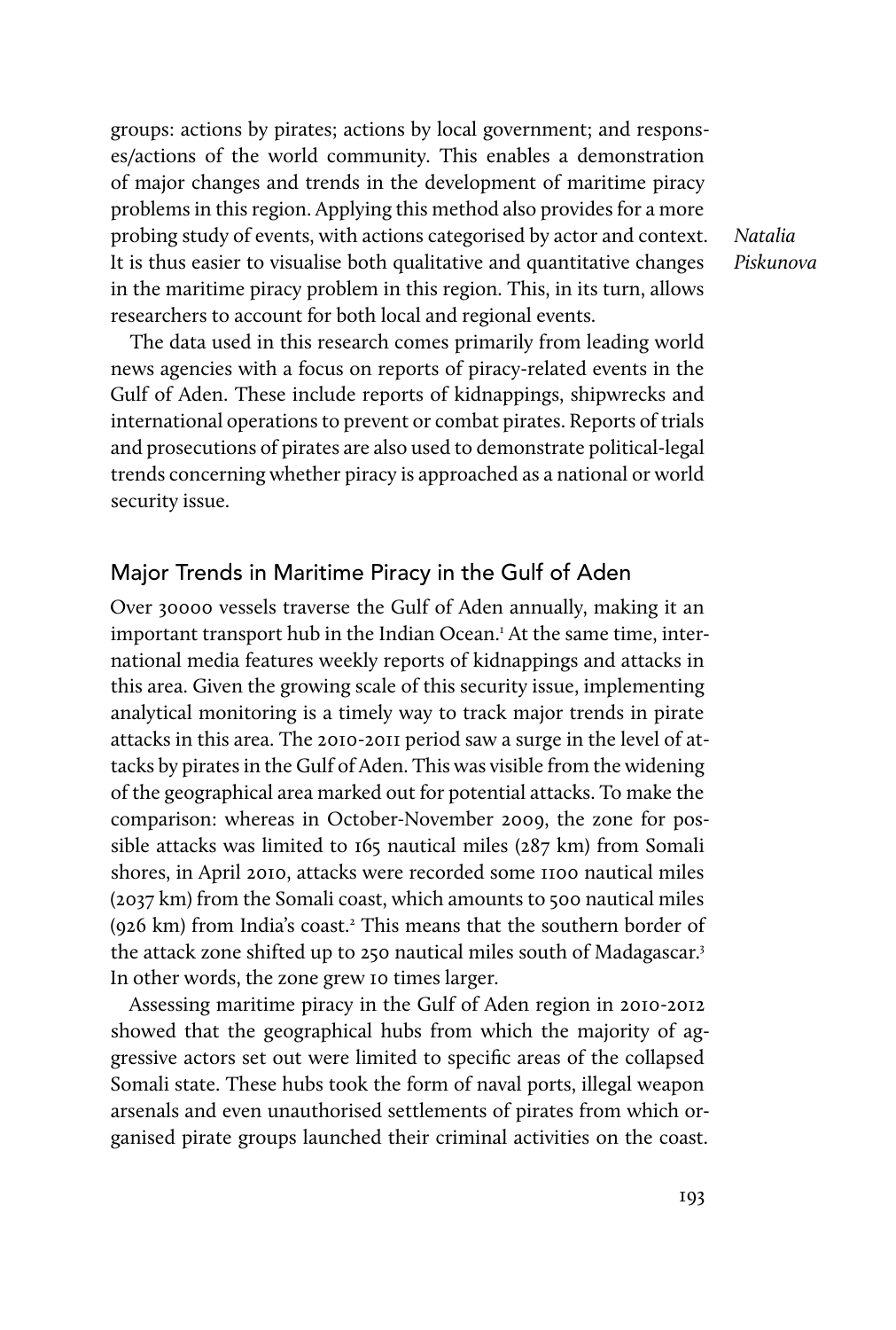All wrecked vessels were transferred to the ports of Garader, Garakad or Hobio in the south-west part of Somalia's coastline.

Analytical monitoring of maritime piracy near Somali shores in 2009-2012 also highlighted the indiscriminate character of these pirate attacks. Pirates set out to capture any kind of ship which crossed their route; no special planning of concrete attacks was detected. The only exception was the destÂction of the Maersk Alabama, a vessel subjected to three attacks over the course of one year. The motivation here may be seen as a criminal vendetta: after each attack, the attacking pirates were sent abroad for trial while their accomplices still in Somalia stepped in to take revenge at sea. However, besides this exceptional case, attacks were aimed at any passing vessel, regardless of the type of cargo it carried or the number and nationality of those on board. The same was tÂe of the political implications of pirate attacks: there was no discrimination when it came to flag, nationality or type of vessel ownership.

Data from analytical monitoring of maritime piracy in the Gulf of Aden allows us to maintain that there is no organised or stÂctured group or network of pirates in this region. Attacks were carried out by dispersed groups of pirates—a fact complicating efforts to combat them. Additionally, there was no single common identity among all the pirates; none of the individuals on trial for maritime piracy associated themselves with any political or religious group globally.

Based on these facts, we cannot assume that pirates are actors in the contemporary system of international relations. These pirates did not constitute a common group since they did not identify or position themselves as a viable political or social association with global demands. Similarly, they did not associate themselves with any existing international criminal or non-criminal groups such as terrorist networks or other radical network stÂctures, and they never supported the manifestos of these groups. In terms of internal organisation, it was hard to make out any strict hierarchy or type of subordinate relations within the pirate groups. In the majority of cases, pirates gathered in small local crews to carry out a single attack at a concrete place and time. The list of members of a single pirate group was subject to change over a period as short as a month or even a week. Also evident from analytical monitoring was that the pirates did not put forward any political demands or demonstrate any political position. Generally, all their demands aimed to exact a ransom for the destroyed ship

**CEJISS** 2/2015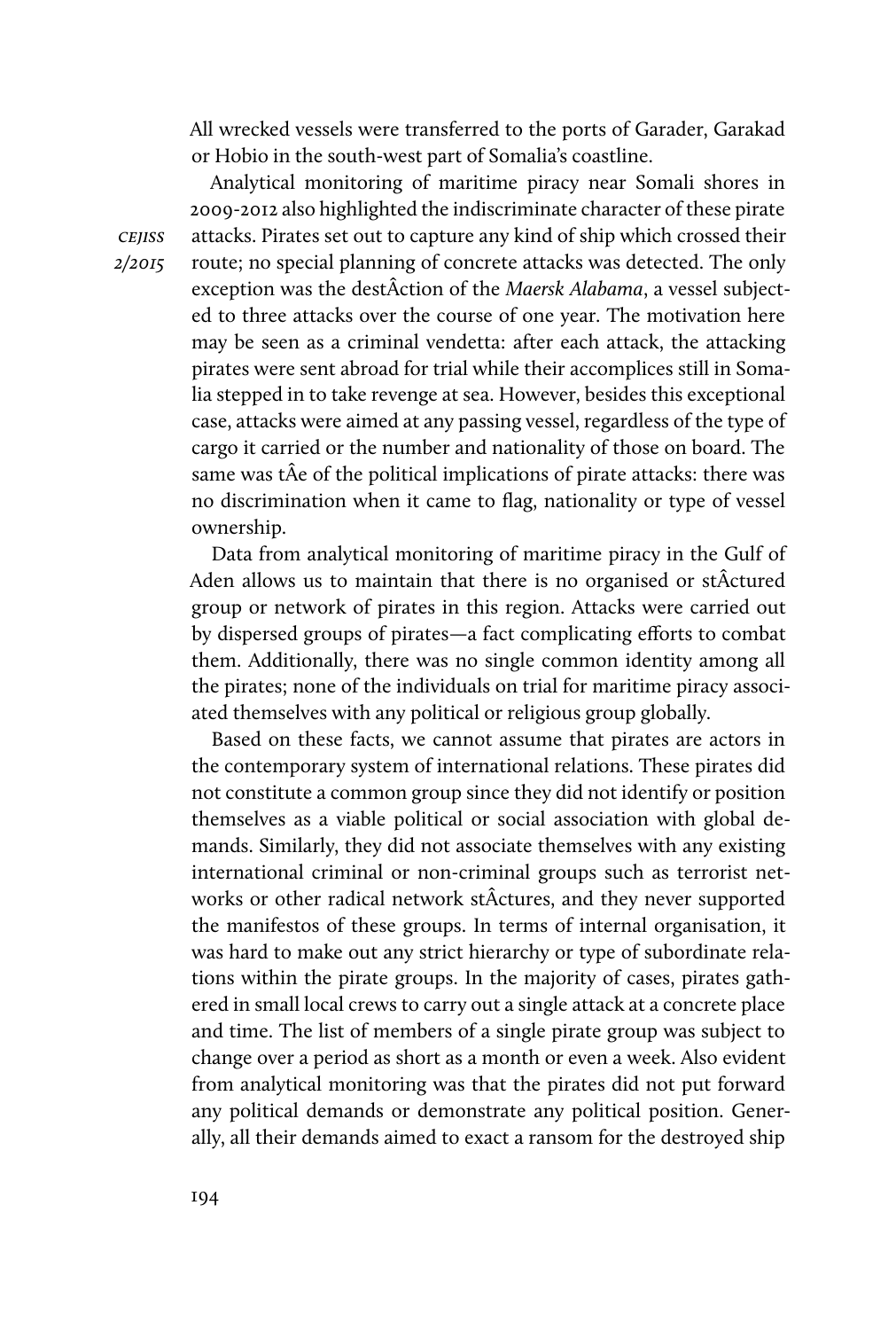and crew taken hostage. Any accusations about the Somali government (and/or unrecognised territorial and political units existing de facto in its territory) which pirates voiced at international trials were unsystematic and unrepresentative. The same was tÂe of random allegations about "Western" vessels polluting the waters of the Gulf of Aden or totally corÂpt local authorities stealing international aid and leaving the population to starve or become pirates.

In 2011, the number of attacks on private boats and yachts grew significantly. The problem was aggravated by the fact that negotiating over private vessels and crews is harder since they are not usually monitored by any international services or supported by any official authority. Beginning in June 2010, another trend was visible—the refusal of pirates to voice their ransom demands immediately after a ship was attacked. The "waiting" period before demands were presented to the crew stretched to two-to-three months. This was very different from the pattern in 2009-2010 when pirates issued their ransom demands directly after an attack. At the centre of this process, was a marked increase in the involvement of the Somali diaspora in Europe, and especially the uk, in liberating kidnapped crew and tourists. This trend was epitomised in the ransom negotiations conducted to free uk citizens caught by pirates on a private yacht on the open seas.4

Such trends occurred against the backdrop of significant improvements in the technical and military equipment deployed in pirate vessels. While pirates only used single vessel, with minimal fuel available to them, throughout 2010 and 2011, they had several groups of vessels at their disposal and good reserves of fuel, fresh water and food throughout 2010 and 2011. This enabled them to stay at sea for longer periods of time in order to lie in wait and follow heavily loaded transport vessels and pursue their victims without the need to return to Somali ports. The improved quality and assortment of military equipment was also seen in several cases of captured pirates in the Gulf of Aden area; they were equipped with ak-47s, small arms and cold weapons together with various types of modern arms and grenade cup dischargers.5 These pirates had an ample supply of radio transmitters, mobile phones and special mobile and radio signal blockers that were used to prevent the crews' of seized ships from transmitting sos signals or making contact with the outside world.

The cat-and-mouse tactics of some Somali pirate groups also changed. The number of attempted kidnappings carried out with the Pirates of Aden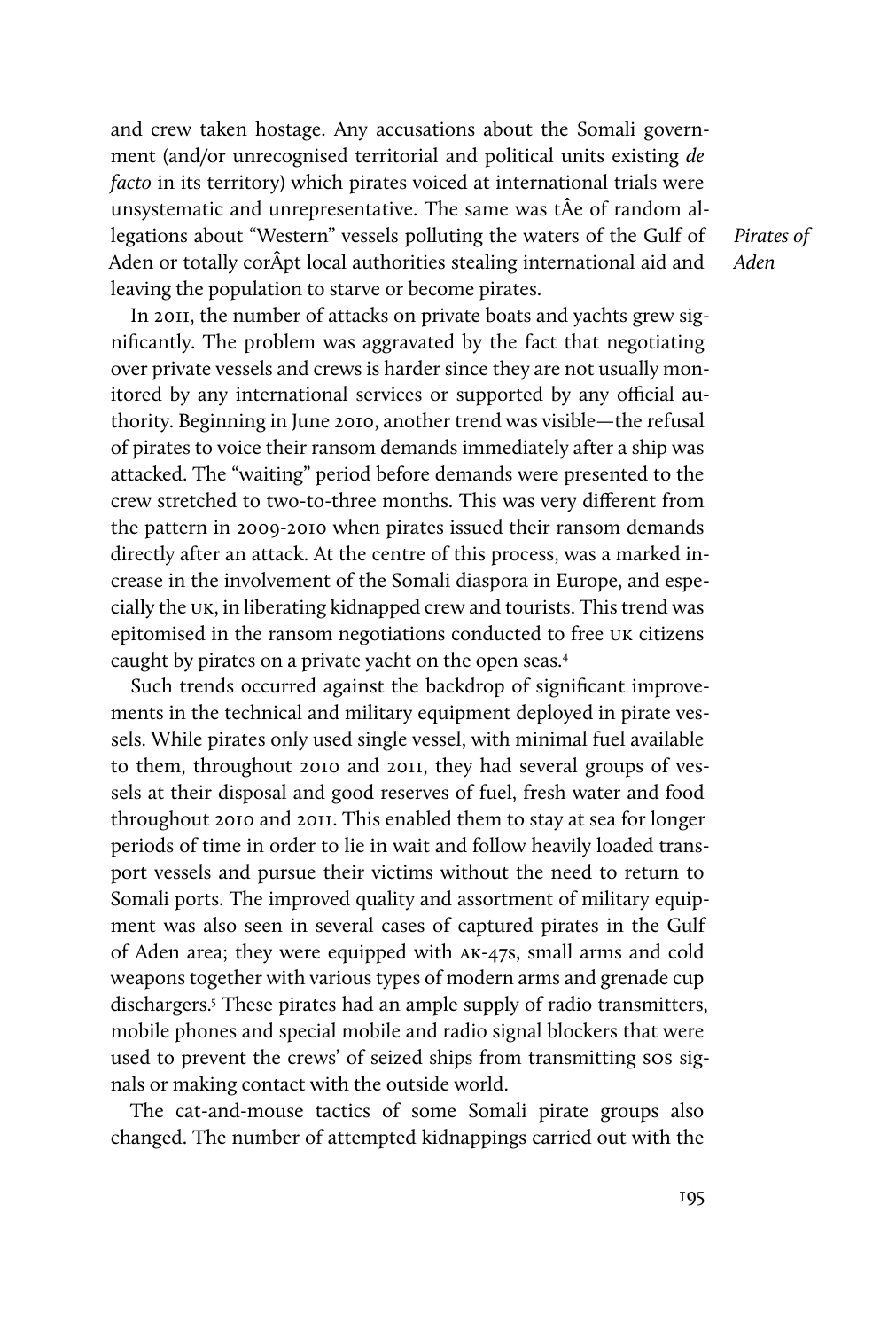help of "mother vessels" rose substantially. The strategy of using a mother ship is quite straightforward: it involves the hijacking of one ship while several pirate vessels stay close to the captured ship. The hijacked ship is then towed to Somali ports while the pirates seek out other victims who will be fooled by the non-Somali flag. The problem for rescuers is that these hijacked ships are mostly tankers loaded with large quantities of oil so that it is risky to fire at them when trying to free hostages. In a number of cases in the first half of 2011, pirates also forced these hostages to maintain their course and followed it in order to find and pursue other possible victims.<sup>6</sup> This complicated both the timely exposure of kidnappings at sea and the taking of measures to render the pirates harmless and ensure the safety of the ship and crew.

Analytical monitoring of piracy in the Gulf of Aden showed an increase, since May 2010, in the number of pirate attacks on vessels passing through the Gulf of Aden as well as on those heading to South Asian ports. Importantly, the geographic area of potential attacks widened beyond Somalia to include India. For example, the Tai Yuan 227 fishing vessel, flagged by Taiwan, was hijacked by pirates in the Indian Ocean 700 nautical miles (1300 km) to the north-east of the Seychelles islands.7 The ship had 28 crew members on board of unknown citizenship. It was towed by the pirates to the Somali coast.

The extent of the problem of piracy was made clear to influential world powers and oil producers when, on 05 May 2010, the Russian-owned tanker Moscow University was hijacked by pirates in the Gulf of Aden.<sup>8</sup> The tanker's crew had 23 members, all of them Russian citizens. It was loaded with oil valued at approximately \$50 million (USD). A day later and Russian naval forces conducted military operations led by the ship General Shaposhnikov. As a result, the tanker was freed from the pirates and none of the crew was injured. At the same time, one pirate was killed and 10 more were detained.<sup>9</sup> A decision was then taken regarding whether to extradite the captured pirates to Russia for trial on charges of maritime piracy and armed robbery. Under Russian law, they faced up to 15 years in prison. Following the incident, an intensive debate eÂpted both online and offline in Russia. One sticking point was the issue of adequate measures to be taken by Russian military forces in counteracting piracy. There was great divergence of opinion about the need to use military means during operations to free hostage crews.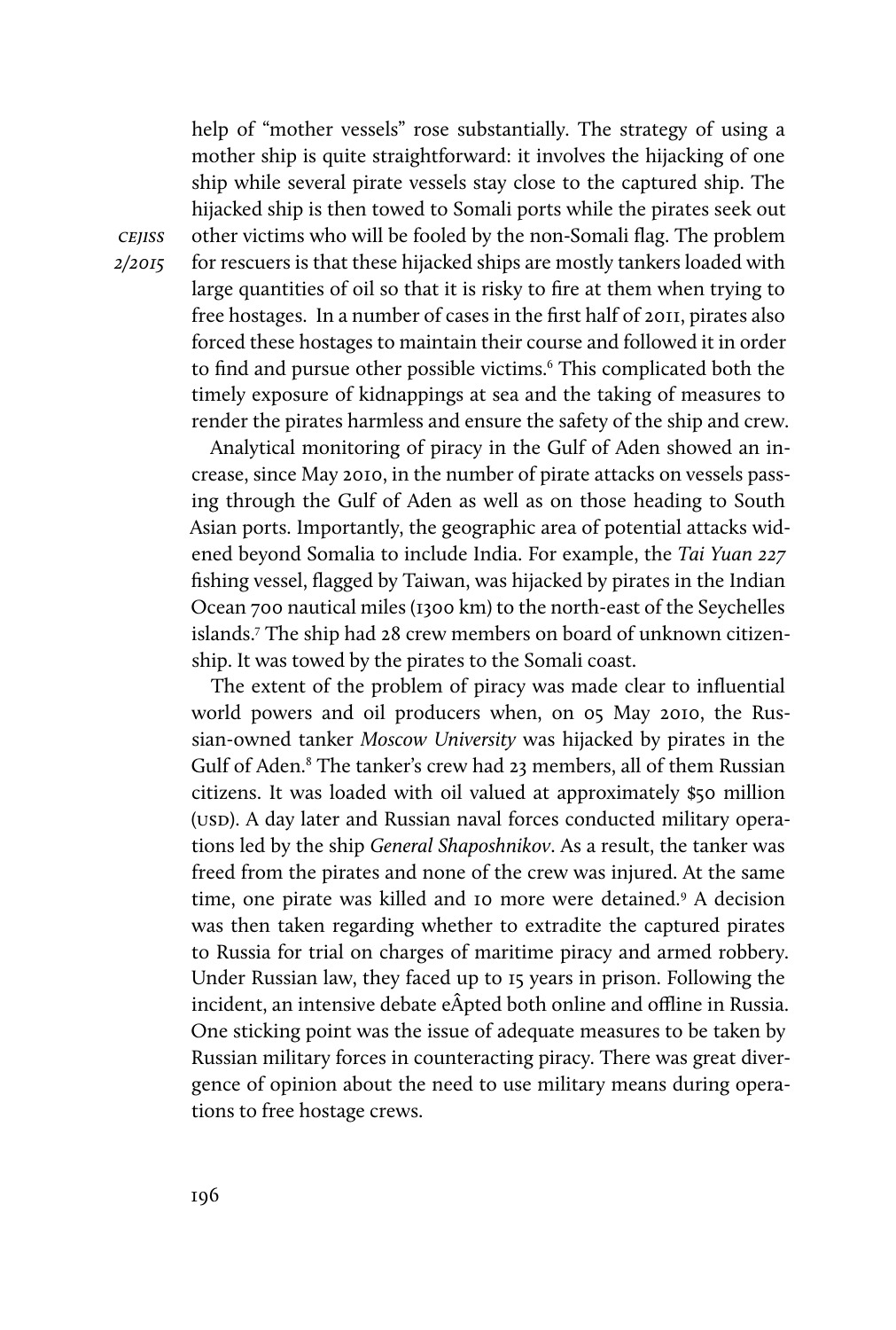One stance held that it was not expedient to mount military operations to free captured crews and ships since this created conditions that were a direct threat to crew members' lives. Moreover, carrying out operations with firearms increased the risk to cargo, especially oil, and thus the chances of a vast ecological catastrophe in the region in the event of an oil spill caused by firing.

Natalia Piskunova

Other advocates claimed that modern technical equipment – and the professional training of the Russian marine forces patrolling the Gulf of Aden – meant these liberation operations could be conducted without any harm to persons and/or cargo. Another view, that extending and enhancing the presence of naval forces in the Gulf of Aden could strengthen any country's status internationally and support its foreign policy, was also present in the debate. This step was also said to improve bilateral relations with all anti-piracy groups and promote better information and patrolling of the entire dangerous Gulf of Aden area.

# International Community Responses to Somali Piracy in Aden

The period 2009-2012 saw a spike in international counter-piracy efforts in the Gulf of Aden. A number of successful rescue operations were conducted to free kidnapped crews and stolen cargo in the Aden area. Besides operations to rescue crews and cargo into the potential attack zone with special anti-piracy military vessels in the lead, the international community raised the issue of strengthening measures against hijackings in Aden. A set of practical strategies was established to protect crews and captains including manoeuvring, escaping pursuit in the open seas, issuing warning fire, etc. Some crews also took special eu navfor courses on skills to counteract pirates in attempted hijackings.

It is noteworthy that information about hijackings and hijacking attempts in the Gulf of Aden is only available for ships registered with the eu navfor, i.e. the eu Navigation Force Group that monitors ships and assists in cases of attempted hijacking. In fact, it is almost impossible to retrieve information about these matters for ships that are not registered with eu navfor. This, in turn, prevents researchers from speaking with any accuracy about the actual numbers of ships that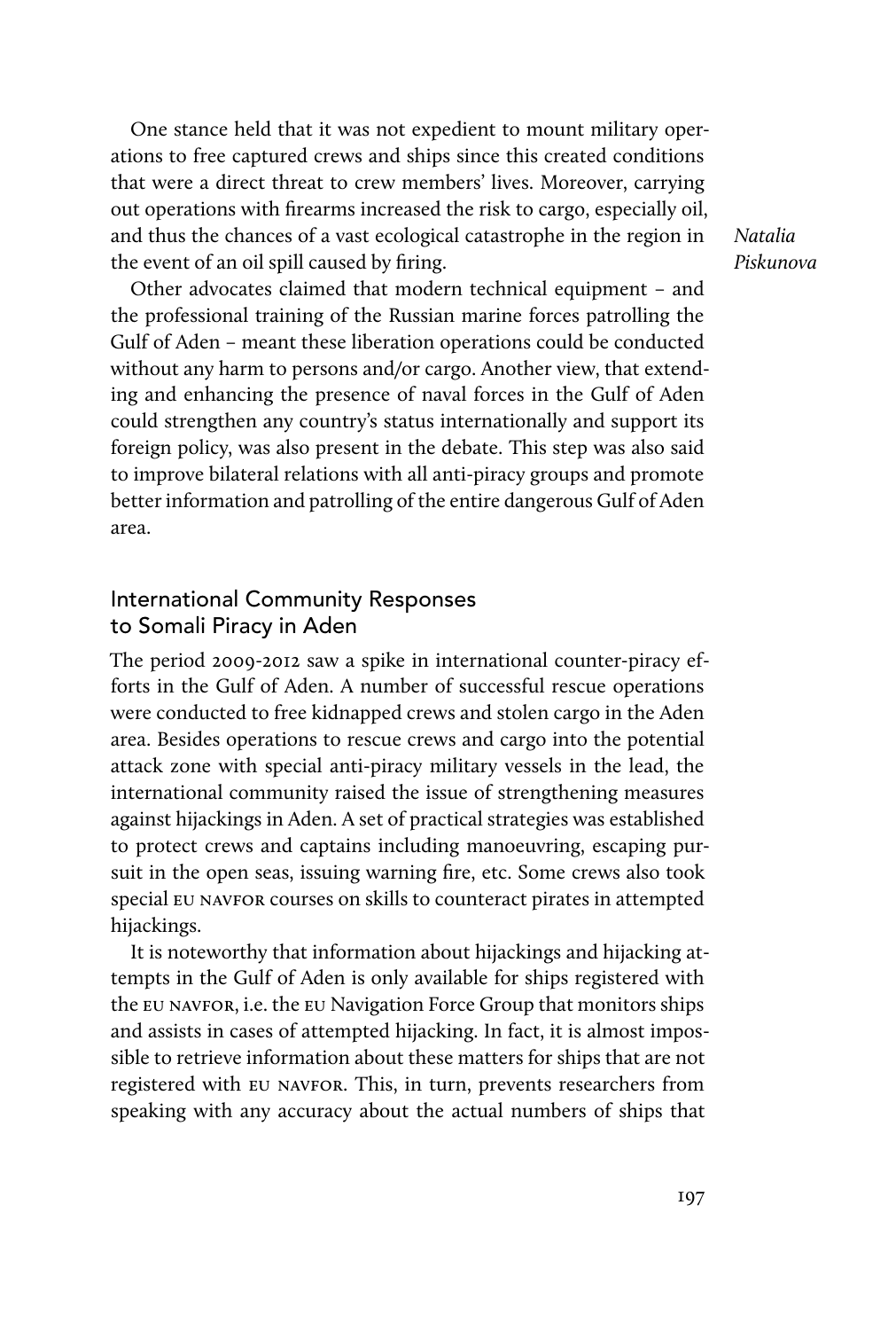successfully pass through the Gulf and those that are hijacked. This inaccuracy complicates the monitoring of the dynamics of both successful and unsuccessful attacks, and it hinders the analysis of potential trends and changes in the problem's development.

**CEJISS** 2/2015

The current international stÂggle against maritime piracy is aggravated by the lack of a unified international database of laws and norms that would allow for conducting trials and criminal investigations anywhere in the world. Even in those countries where standard and criminal maritime laws do exist, it can be difficult to conduct trials since these laws are largely out-dated and do not reflect the existing reality. In Holland and the us state of Virginia, for example, trials of pirates caught kidnapping and terrorising crew at gunpoint in the Gulf of Aden, relied on 18th- and 19th-century laws. This is emblematic of the failure of modern international and national legal systems to revise their maritime laws in any way to address modern versions of piracy, a phenomenon which they believe to be strictly historical with no relevance to the times we live in.

Active piracy in the Gulf of Aden raises the question of the need for prompt updating of the database of international laws and agreements on fighting maritime piracy. Across different countries, the majority of those accused of maritime piracy have stood trial on charges of terrorism, kidnapping, attempted murder of crew and armed robbery. However, they have rarely been tried for classic maritime piracy. Thus, though the comprehensiveness of these charges has meant that all of those accused have received long-term prison sentences, including several life terms, there are grounds for reassessing and revising international maritime laws.

Between 2010 and 2011, the international community increased the use of military-type measures aimed at countering maritime piracy. The us and Russia especially assumed active roles in the fight against maritime piracy after their ships were came under attack in the Gulf of Aden. For example, on 01 April 2010, the *uss Nicholas* reported a pirate attack in the Seychelles region.<sup>10</sup> These pirates came under heavy fire and their vessel was pursued to the west of the Seychelles. As a result, six pirates were captured by the uss Nicholas and the pirate ship was confiscated and wrecked.<sup>11</sup> Aside from training crews in military approaches to combating pirates and capturing several groups of pirates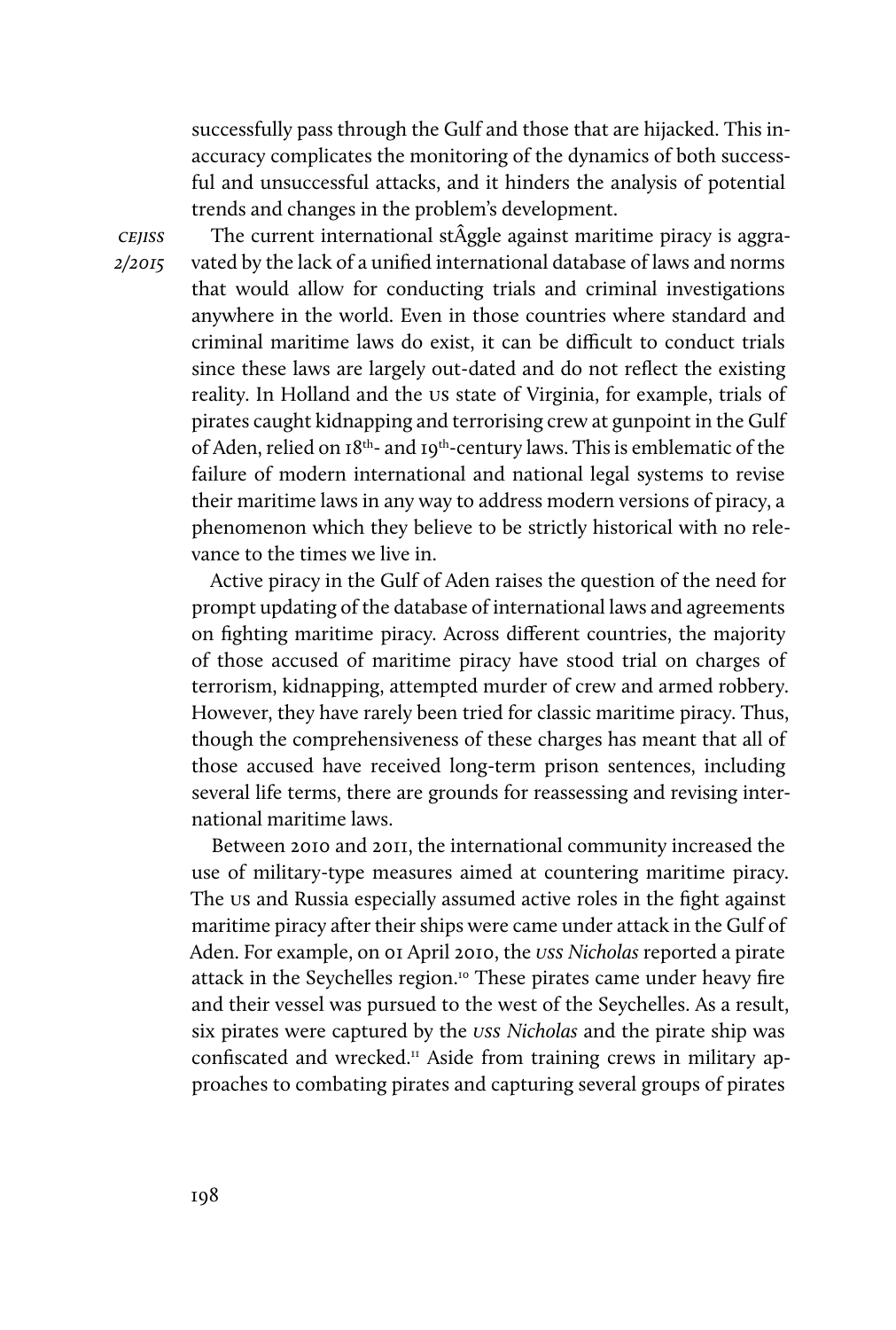who were trying to abduct crew from us ships, us authorities have begun to develop more comprehensive measures as well. The uss Nicholas example is again a case in point: here all the pirates were extradited to the us for trial following the failure of their hijacking attempts and the crew's active countermeasures.

This case reflects yet another trend: the conducting of maritime piracy trials not at federal, but at the state level. The reason for these state-level piracy hearings is that in the absence of a unified national strategy on fighting maritime piracy from us authorities, the legal systems of several states allow for the holding of maritime piracy trials. For example, under Virginia state law, if a ship attacked by pirates is registered in any port in the state of Virginia and it was carrying the American flag, then the ship's captain may ask a court to launch a criminal investigation and trial. In this case, the Âle of law on fighting maritime piracy extends not just to crimes committed by pirates in us territorial waters, but to any place in the world where these events take place. This Âle allows for the on-the-spot detention of pirates caught attacking a ship and makes it possible to organise the pursuit of major and supporting pirate vessels.

This situation is illustrative of expanding efforts internationally to fight piracy. At the moment, it is the eu which has exhibited maximum efforts in this direction by creating the eu navfor, which registers and patrols ships from any country that pass through the dangerous piracy zone. This appears to be logical since nearly 20% of eu trade comes from the Gulf of Aden and 95% of eu trade is maritime trade. Nevertheless, in France and Spain – two countries which have extensive experience combatting maritime piracy – both the criminal investigation and prosecution of those suspected of piracy are impeded. And, in April 2010, Kenya, which borders on the Somali territory hosting pirate hubs, officially refused to keep piracy suspects in Kenyan jails or to hold their trials at Kenyan expense even in cases where the piracy crimes in question occurred in Kenyan territorial waters.<sup>12</sup> Kenyan authorities repeated the statement later in October 2010 when the Kenya-eu agreement on cooperation against piracy in the Gulf of Aden expired.<sup>13</sup> Kenya's official explanation was that piracy proceedings had a negative impact on the country's tourist industry and there was an absence of the vast budget allocations needed to cover the expenses

Pirates of Aden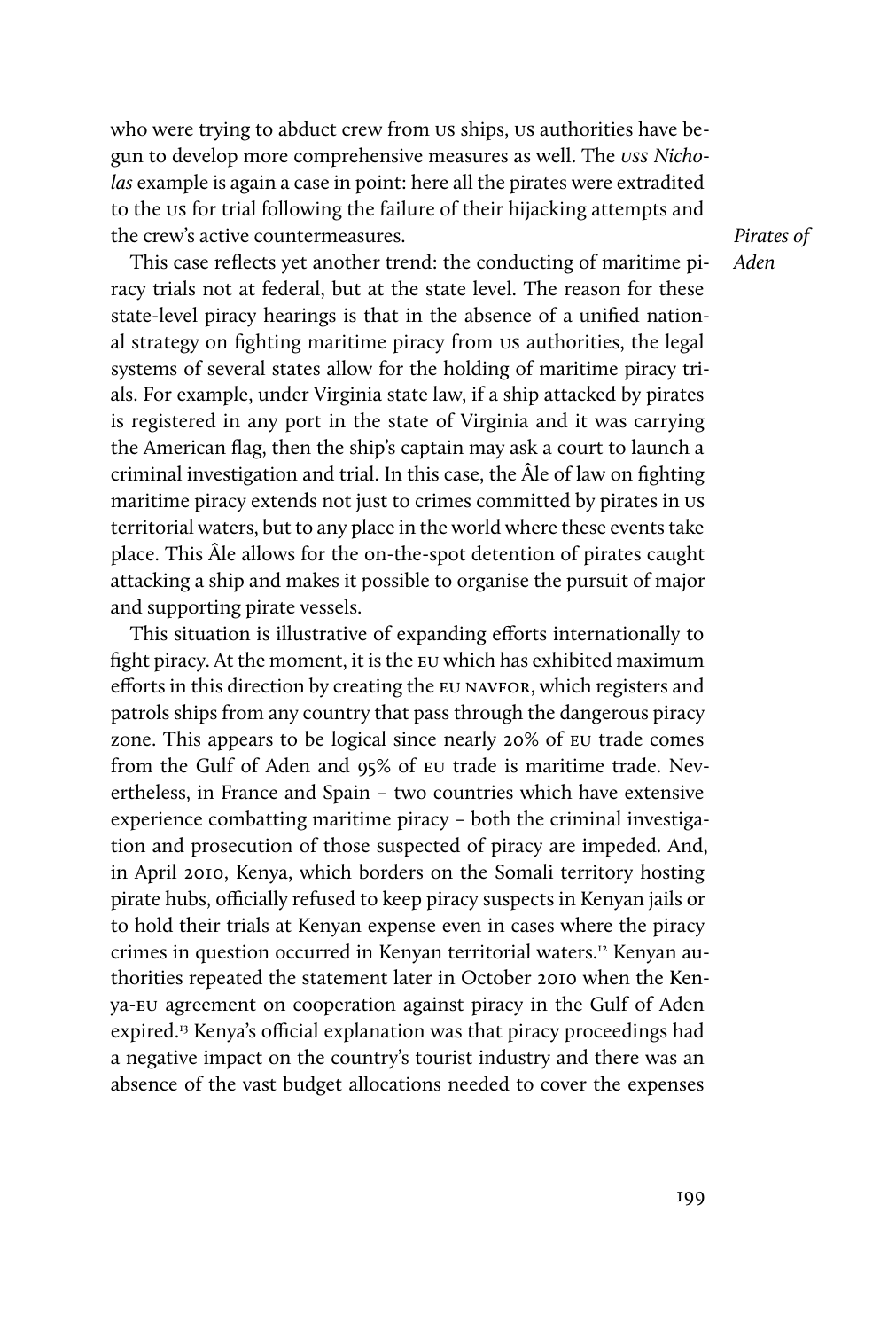of those accused of piracy and trial costs. The situation is not conducive to the coordination of international community actions aimed at fighting piracy and preventing pirate attacks.

Between 2009 and 2012, there was a widening debate in the international community on the need for non-state companies and organisations to patrol ships in the Gulf of Aden. A pressing issue was that private patrol companies need greater legal powers and broader authority to accompany ships that are passing through the Gulf of Aden and assuming the risk of pirate attack. Besides patrolling the area and accompanying ships, such contractors also offer private security services to ships. Their services are offered and performed by former military officers of various origins, who are hired by private companies to maintain ship security against pirate attacks.14

Opponents of this practice are against giving extensive rights and authority to non-state actors who patrol the area and assist with armed resistance to pirate attacks on ships in Aden. These critics believe that these contracts will increase ship insurance costs and create misunderstandings about the legal status of the armed groups accompanying crews and ships.15 Stephen Askins, a lawyer from international shipping law firm Ince and Co, told the BBC that the majority of armed security contractors are from the UK while others come from the US, South Africa, Australia and New Zealand.16

Involving private contractors in the international stÂggle against maritime piracy may produce positive and negative consequences. On one hand, increasing the number of groups and organisations combating piracy will allow for the widening of the geographic scope of secured areas while also boosting the worldwide fight against piracy. Alternatively, there is a rise in ship insurance costs and a need to make higher payments to non-state armed guards. This will, in turn, increase the costs of transporting cargo and its price on the world market. It will also result in the development of fraudulent practices since there is now no strict procedure for vetting those contracting with companies to accompany their vessels and protect them from pirates.

In recent years, the international community has shown a propensity for action at an organisational level as well as the national level. The acute nature of the piracy problem was discussed at a unsc meeting in April 2010, and various cases of pirate attacks and kidnappings in the Gulf of Aden area were examined. As a result, the unsc passed a unanimous resolution calling for the international community and

cejiss 2/2015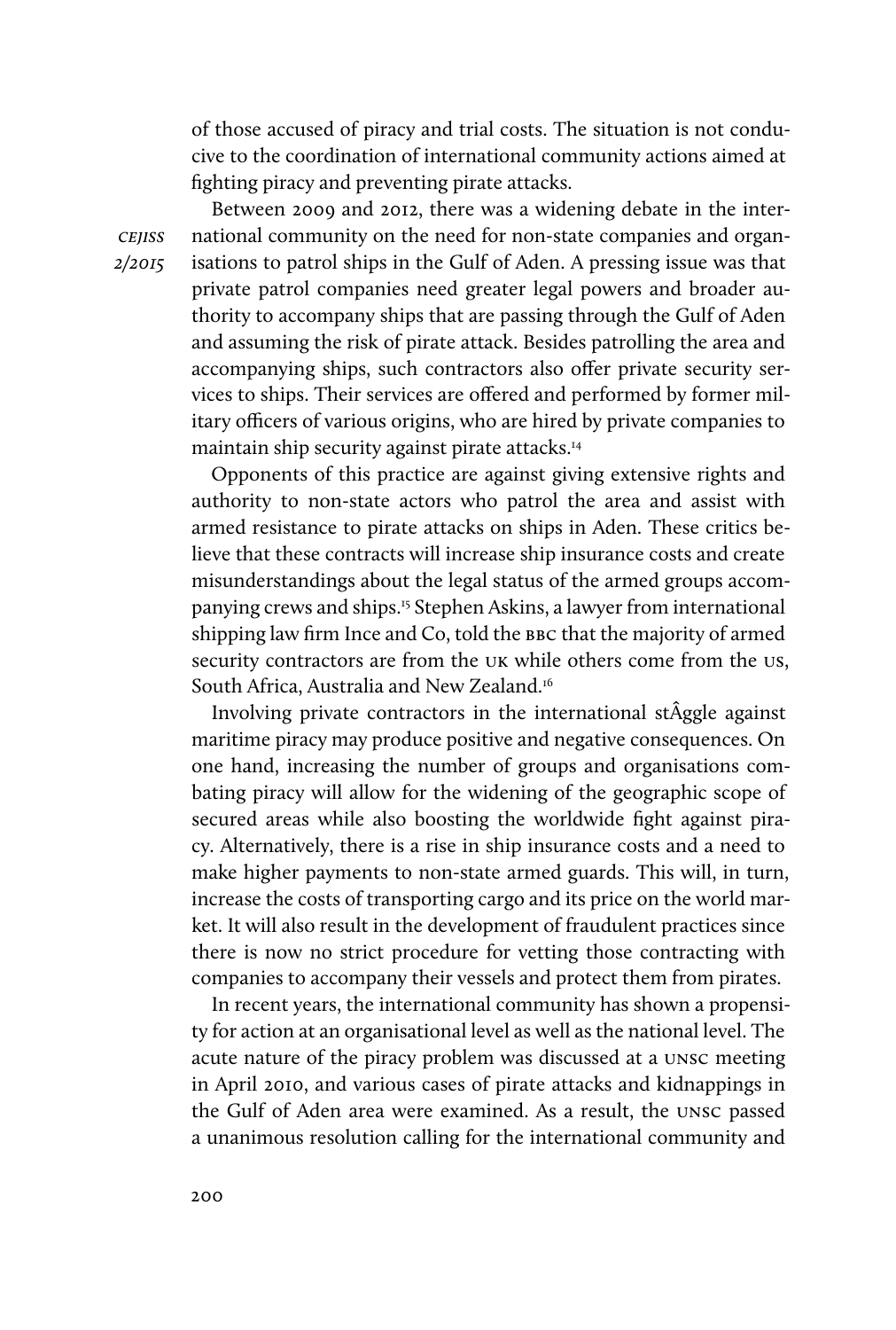regional organisations to widen the stÂggle against piracy and develop comprehensive measures aimed at the criminal prosecution of the culprits of pirate attacks. The unsc also authorised the un's Secretary General to prepare a special report on the piracy problem within three months for assessment at a unsc meeting.<sup>17</sup> The Council praised the experience of the EU, NATO and other organisations that patrol the waters of the Gulf of Aden and called for these organisations to continue and expand their efforts to fight piracy.<sup>18</sup>

Natalia Piskunova

Since the second half of 2010, the international community's efforts to fight maritime piracy in the Gulf of Aden have been sporadic. Here, it is interesting to look at one large-scale trial of pirates who were caught attempting to kidnap the crews of American ships. The trial was held in Norfolk, Virginia. In addition, Abduvali Muse, who was accused of attempting to kill the captain of the Maersk Alabama in 2009 as well as attempted kidnapping, stood trial in May 2010 in New York.19 During the proceedings, he confirmed his guilt on both counts.20 He also admitted to being the ringleader of a pirate group which had attempted to kidnap the crew of several ships passing through the Gulf of Aden. In his words, it was Somalia's government that was to blame for the piracy. He also claimed that he had failed to recognise the American flag on the vessel though admitting that he had held Captain Richard Phillips hostage for four days on a boat owned by the pirate group.<sup>21</sup> The court sentenced Muse to  $34$  years in prison.<sup>22</sup>

#### Conclusion

Several trends were seen in maritime piracy in the Gulf of Aden during and beyond the 2009-2012 period including changes in the geographic scale of the problem and its legal, economic and political dimensions. We can assume that the increase in legal proceedings and the intensification of prosecution processes are part of a positive trend in the recognition of the means to combat this issue worldwide. Politically, the existence of closer and more vigorous international cooperation in both preventing and fighting maritime piracy in the Gulf of Aden points to a positive trend in the elimination of the problem while also demonstrating the clear common interest of many world states. The united international response to this problem shows that maritime piracy in Aden has been acknowledged as both a regional and global issue that needs to be addressed unanimously.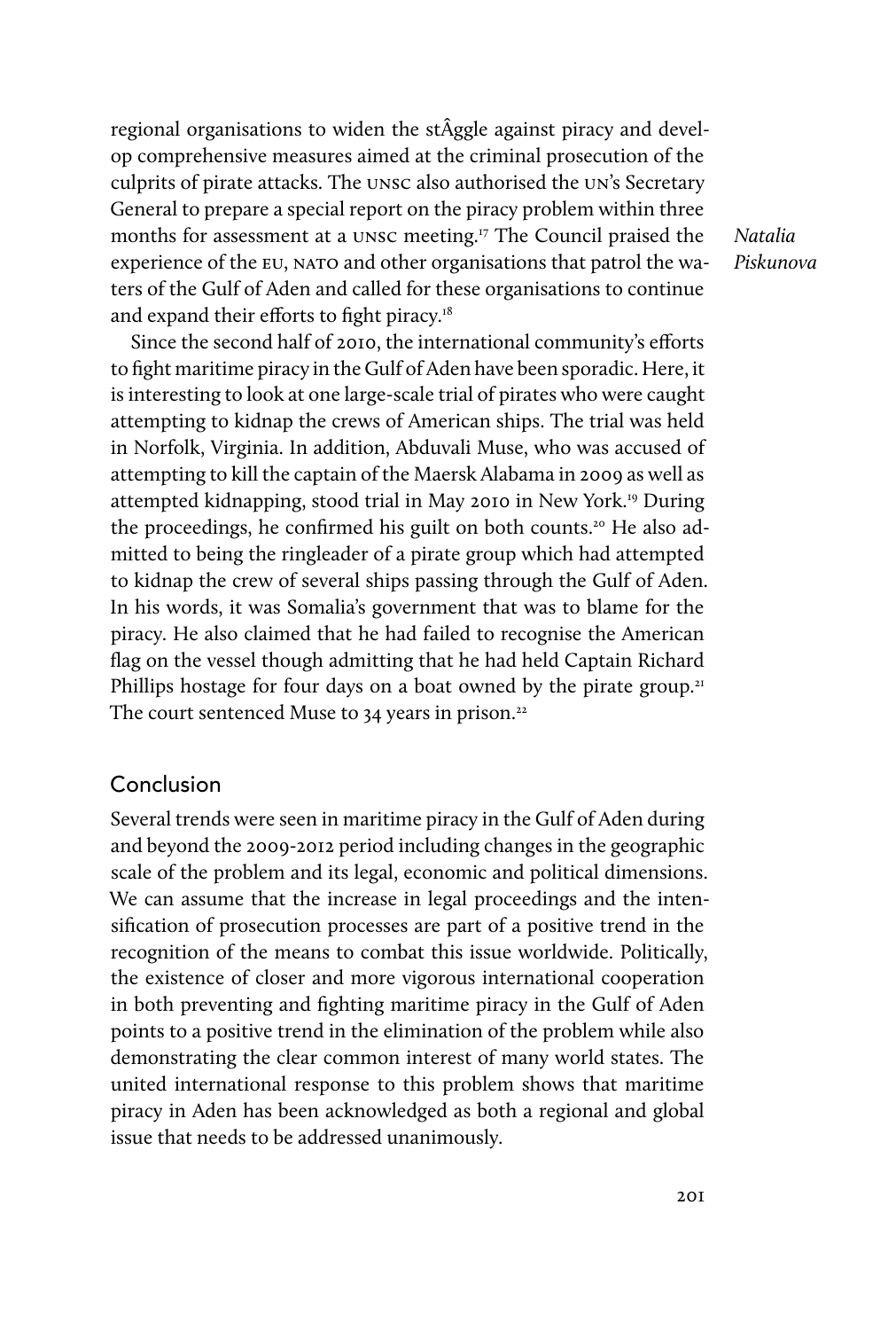The tendencies highlighted briefly in this study also reflect longterm debates about the possible means by which the international community can counteract piracy. A comprehensive stÂcture of systems for the prevention, criminal investigation and legal prosecution of maritime piracy may lead to positive results. At the moment, the primary problem in fighting maritime piracy in the Gulf of Aden is the lack of coordination of international community efforts to unify the legal measures to counteract piracy and curb crimes by pirates active not only in the Gulf of Aden but worldwide.

 $\tilde{c}$ 

natalia piskunova is afliated to the Political Science Department at the National Research University-Higher School of Economics Russia and may be reached at natalia.piskunova@gmail.com

#### **Notes**

cejiss 2/2015

- 1 Anna Bowden (2010), 'The Economic Cost of Maritime Piracy,' One Earth Future working paper, December 10, p.11, available at: <http://oneearthfuture.org/sites/oneearthfuture.org/files//documents/publications/The-Economic-Cost-of-Piracy-Full-Report.pdf> (accessed 18 April 2015).
- 2 Nick Childs (2010), 'Navies StÂggle with "Swarming" Pirates,' BBC News, 01 April, <http://news.bbc.co.uk/2/hi/africa/8598726.stm>
- 3 See cnn (2010), 'Ship Hijacked Off North Africa,' 29 September, <http:// edition.cnn.com/2010/worLD/africa/09/29/indian.ocean.ship.hijacked/ index.html?iref=allsearch>; cnn (2010),'Pirates Hijack Taiwanese Fishing Vessel off African Coast,' 08 August, <http://edition.cnn.com/2010/ worLD/africa/10/08/somalia.pirates/index.html?iref=allsearch>.
- 4 Frank Gardner (2010), 'The Long Road to the Chandlers' Release,' BBC News, 14 November, <http://www.bbc.co.uk/news/uk-11753927>.
- 5 cnn (2010), 'Vessel Released from Pirate Control; Suspected Pirate Ship Destroyed,' 18 October, <http://edition.cnn.com/2010/worldo/africa/10/18/ indian.ocean.pirates/index.html?iref=allsearch>.
- 6 Brad Lendon (2010), 'Pirates Use Hijacked Vessel to Attack Spanish Warship,' This Just In (blog), CNN, 09 November, <http://news.blogs.cnn. com/2010/11/09/pirates-use-hijacked-vessel-to-attack-spanish-warship/?iref=allsearch>.
- 7 cnn (2010), 'Taiwanese Boat Hijacked in Indian Ocean,' 11 May, <http:// www.cnn.com/2010/worLD/africa/05/10/taiwan.hijacking/index.html?iref=allsearch>.
- 8 cnn (2010), 'Russian Marines Storm Hijacked Oil Tanker,' 06 May, <http:// www.cnn.com/2010/world/africa/05/06/somalia.pirate.attacks/index.ht-